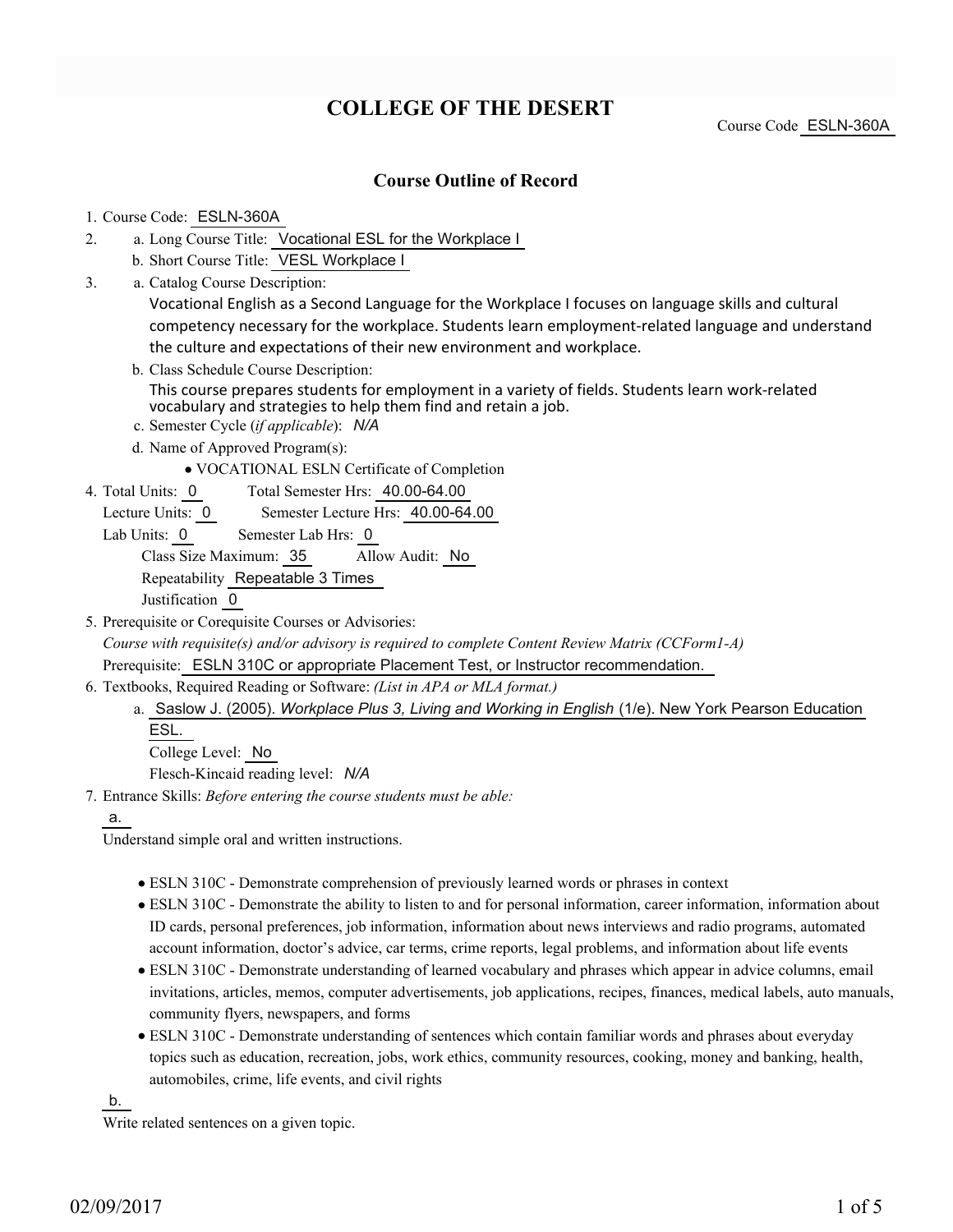## ESLN 360A-Vocational ESL for the Workplace I

- ESLN 310C Demonstrate the ability to use the correct format when writing formal and informal written discourse including indentation as well as capitalization of titles.
- ESLN 310C Demonstrate the ability to write sentences and questions about topics such as education, recreation, jobs, work ethics, community resources, cooking, money and banking, health, automobiles, crime, life events, and civil rights

#### c.

Participate in simple conversations and discussions.

- ESLN 310C Demonstrate understanding of simple questions and answers, statements, and face-to-face conversations about familiar topics
- ESLN 310C Demonstrate the ability to listen to and for personal information, career information, information about ID cards, personal preferences, job information, information about news interviews and radio programs, automated account information, doctor's advice, car terms, crime reports, legal problems, and information about life events
- ESLN 310C Demonstrate the ability to ask and answer elementary questions, initiate and respond to simple statements, and maintain face-to-face conversations about topics that refer to basic personal information, education, career plans, recreational activities, jobs, work ethics, community resources, cooking and restaurants, money and banking, health, automobiles, crime, life events, and civil rights
- 8. Course Content and Scope:

Lecture:

a. Vocabulary for the workplace such as occupations, job safety, job procedures and skills, product warranty, problems with equipment, Fair Labor Standards, and work ethics

b. Review of high-intermediate level grammar topics

c. Social language such as small talk, handling customer complaints, reacting to performance reviews, writing emails, and setting up meetings

d. Strategies to find and retain work

e. Culture of US workplace such as employers' expectations, being on time, company time vs. personal time, workplace etiquette, employees' rights

Lab: *(if the "Lab Hours" is greater than zero this is required)*

- 9. Course Student Learning Outcomes:
	- 1.

Find and apply for an entry-level job.

2.

Apply recommended strategies for a job interview for an entry-level job.

### 3.

Participate in conversations and discussions about familiar topics at the workplace.

### 4.

Demonstrate understanding of common workplace behavior and culture.

- 10. Course Objectives: Upon completion of this course, students will be able to:
	- a. Employ strategies to find and understand job advertisements.
	- b. Fill out simple job applications.
	- c. Understand appropriate strategies for a job interview for an entry-level job.
	- d. Understand workplace conversations with little need for clarification.
	- e. Comprehend written and oral instructions necessary to perform a task.
	- f. Demonstrate understanding of speaker's intention and level of formality.
	- g. Participate in workplace conversations observing the conventions of social interaction and appropriate formality.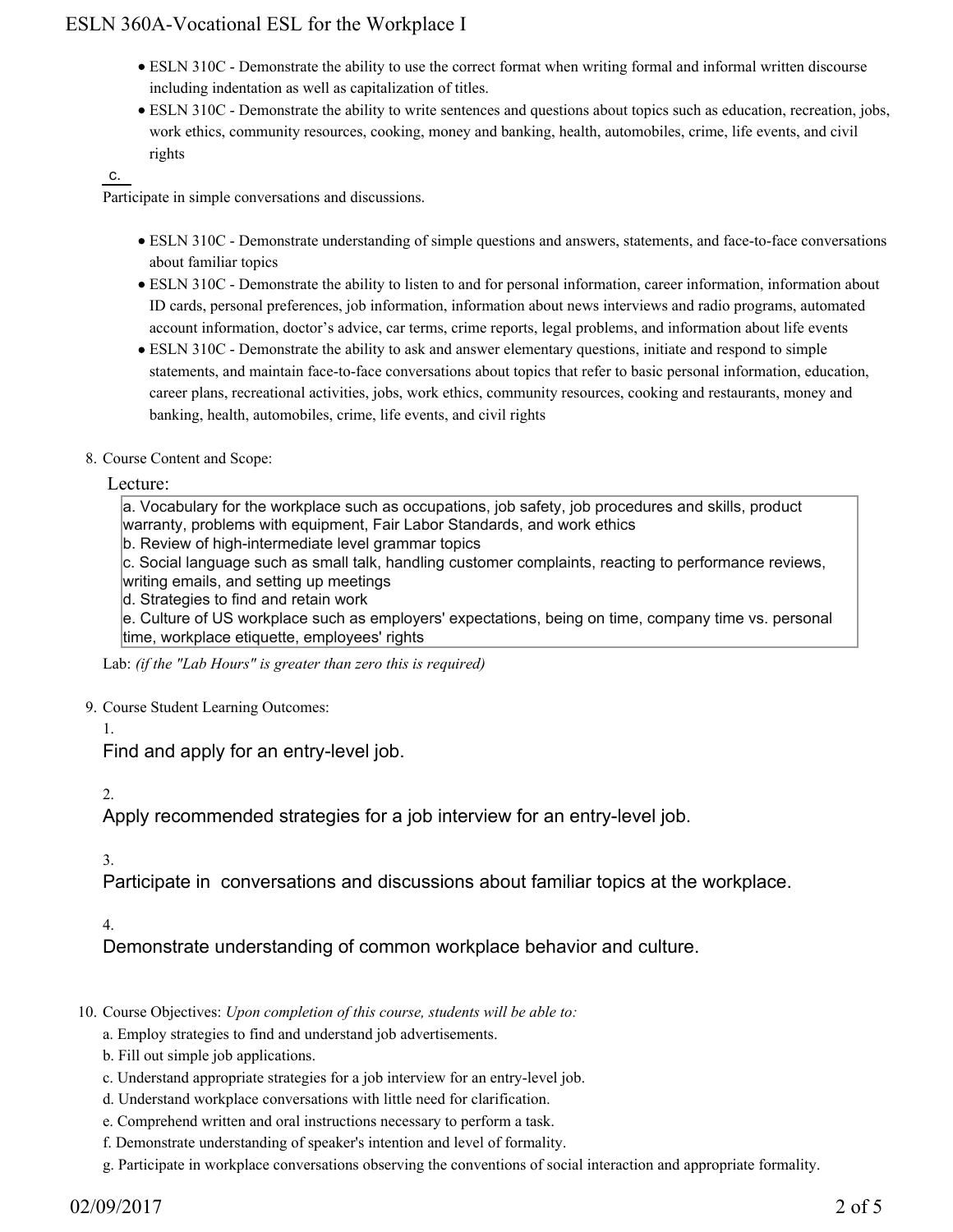## ESLN 360A-Vocational ESL for the Workplace I

h. Respond appropriately to complaints or compliments.

- i. Write work-related material such as notes, memos, and short reports.
- j. Comprehend basic authentic material pertaining to health and safety and employees' rights.
- k. Understand employers' expectations.
- l. Understand common workplace etiquette.

11. Methods of Instruction: *(Integration: Elements should validate parallel course outline elements)* 

- a. Demonstration, Repetition/Practice
- b. Lecture
- c. Participation
- d. Role Playing

12. Assignments: (List samples of specific activities/assignments students are expected to complete both in and outside of class.) In Class Hours: 64.00

Outside Class Hours: 128.00

a. Out-of-class Assignments

- a. Complete assigned homework
- b. Study vocabulary, grammar, strategies, etc. covered in class
- c. Complete various exercises for vocabulary building, learning of grammar concepts, etc.
- d. Find and read job ads
- e. Fill out job applications
- f. Read work-related material such as manuals, safety instructions, and performance reviews.
- g. Prepare oral presentations
- h. Apply communicative skills in everyday and professional situations
- b. In-class Assignments
	- a. Complete four hours of classroom work each week
	- b. Utilize listening, speaking, reading, and writing skills in class and in assignments
	- c. Transformation exercises for vocabulary building, learning of grammar concepts, etc.
	- d. Question and answer exercises
	- e. Create conversations for role play
	- f. Perform role play and participate in ensuing discussions
	- g. Complete quizzes and exams

13. Methods of Evaluating Student Progress: The student will demonstrate proficiency by:

- Presentations/student demonstration observations
- Group activity participation/observation
- True/false/multiple choice examinations
- Mid-term and final evaluations
- Student participation/contribution
- Student preparation
- Other
	- role play

#### 14. Methods of Evaluating: Additional Assessment Information:

- 15. Need/Purpose/Rationale -- All courses must meet one or more CCC missions.
	- PO-BS Critical Thinking

Communicate meaningfully with others.

PO-BS Reading and Writing Skills

Demonstrate reading skills to multiple texts.

Apply English conventions of grammar, mechanics, usage, punctuation, and format according to course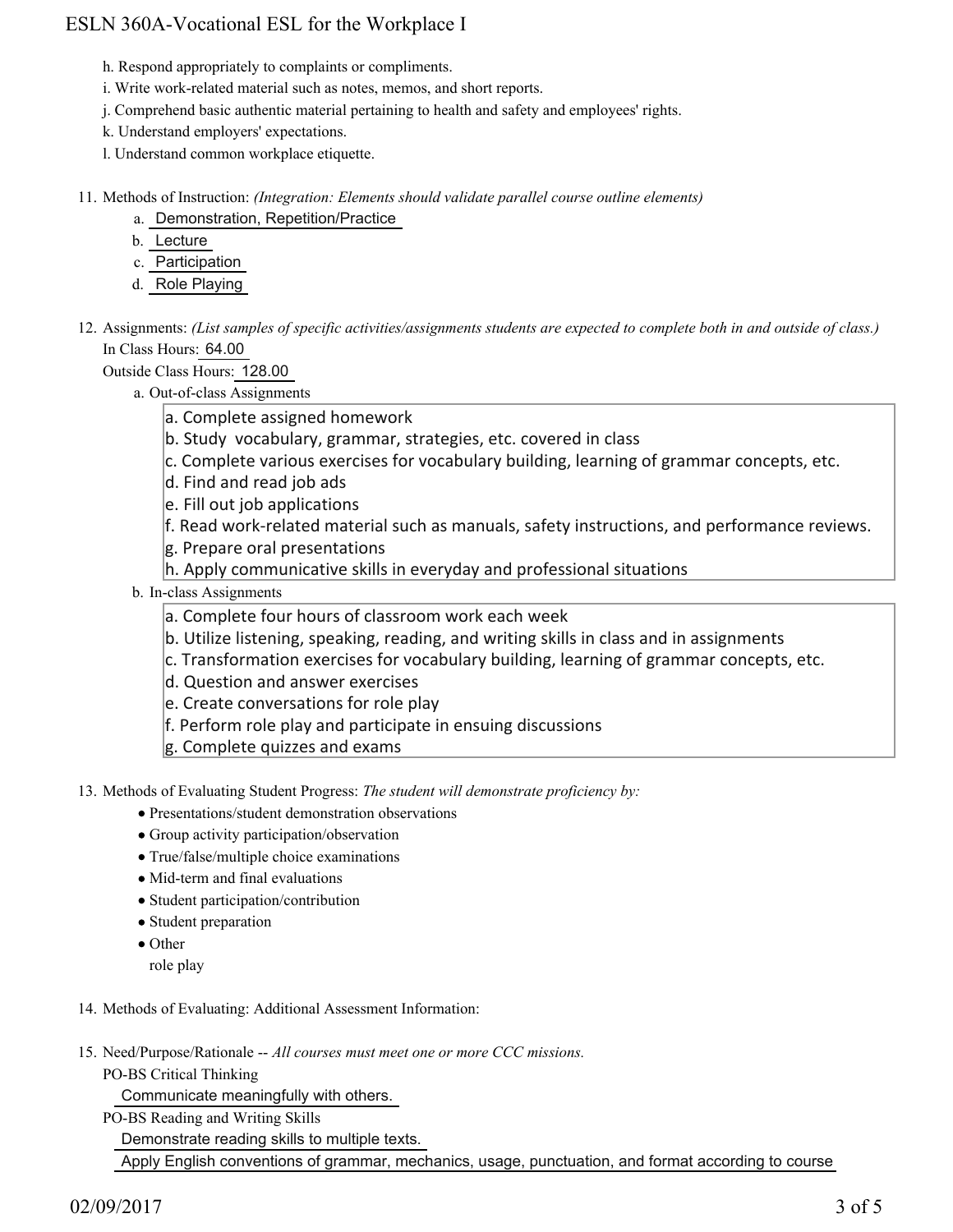| ESLN 360A-Vocational ESL for the Workplace I |  |  |
|----------------------------------------------|--|--|
|----------------------------------------------|--|--|

|     | ESLN 360A-Vocational ESL for the Workplace I                                                                                                                                                                                                                                                                                                                                                                                                                                                                                                                                                                                                                                                                                                                                                                                                                                                                                                                                          |  |
|-----|---------------------------------------------------------------------------------------------------------------------------------------------------------------------------------------------------------------------------------------------------------------------------------------------------------------------------------------------------------------------------------------------------------------------------------------------------------------------------------------------------------------------------------------------------------------------------------------------------------------------------------------------------------------------------------------------------------------------------------------------------------------------------------------------------------------------------------------------------------------------------------------------------------------------------------------------------------------------------------------|--|
|     | intensity.<br>PO-BS Independent Study Skills<br>Create goals and take an active role in defining these goals.                                                                                                                                                                                                                                                                                                                                                                                                                                                                                                                                                                                                                                                                                                                                                                                                                                                                         |  |
|     | 16. Comparable Transfer Course<br><b>Course Number</b><br><b>Course Title</b><br><b>Catalog Year</b><br><b>University System</b><br>Campus                                                                                                                                                                                                                                                                                                                                                                                                                                                                                                                                                                                                                                                                                                                                                                                                                                            |  |
|     | 17. Special Materials and/or Equipment Required of Students:                                                                                                                                                                                                                                                                                                                                                                                                                                                                                                                                                                                                                                                                                                                                                                                                                                                                                                                          |  |
|     | <sup>18.</sup> Materials Fees:<br>Required Material?                                                                                                                                                                                                                                                                                                                                                                                                                                                                                                                                                                                                                                                                                                                                                                                                                                                                                                                                  |  |
|     | <b>Material or Item</b><br><b>Cost Per Unit</b><br><b>Total Cost</b><br>19. Provide Reasons for the Substantial Modifications or New Course:                                                                                                                                                                                                                                                                                                                                                                                                                                                                                                                                                                                                                                                                                                                                                                                                                                          |  |
|     | Designed to meet local community needs.                                                                                                                                                                                                                                                                                                                                                                                                                                                                                                                                                                                                                                                                                                                                                                                                                                                                                                                                               |  |
|     | A survey conducted in Spring 2016 showed that there is a high demand for Vocational ESL Non-credit<br>classes.                                                                                                                                                                                                                                                                                                                                                                                                                                                                                                                                                                                                                                                                                                                                                                                                                                                                        |  |
| 20. | a. Cross-Listed Course (Enter Course Code): N/A<br>b. Replacement Course (Enter original Course Code): N/A                                                                                                                                                                                                                                                                                                                                                                                                                                                                                                                                                                                                                                                                                                                                                                                                                                                                            |  |
|     | 21. Grading Method (choose one): Pass/No Pass Only                                                                                                                                                                                                                                                                                                                                                                                                                                                                                                                                                                                                                                                                                                                                                                                                                                                                                                                                    |  |
|     | 22. MIS Course Data Elements<br>a. Course Control Number [CB00]: CCC000580306<br>b. T.O.P. Code [CB03]: 493100.00 - Vocational ESL<br>c. Credit Status [CB04]: N - Noncredit<br>d. Course Transfer Status [CB05]: C = Non-Transferable<br>e. Basic Skills Status [CB08]: $1B =$ Course is a basic skills course<br>f. Vocational Status [CB09]: Possibly Occupational<br>g. Course Classification [CB11]: K - Other Noncredit Enhanced Funding<br>h. Special Class Status [CB13]: N - Not Special<br>i. Course CAN Code [CB14]: N/A<br>j. Course Prior to College Level [CB21]: $D = 4$ Levels Below<br>k. Course Noncredit Category [CB22]: A - English As A Second Language<br>1. Funding Agency Category [CB23]: Y = Not Applicable<br>m. Program Status [CB24]: 1 = Program Applicable<br>Name of Approved Program (if program-applicable): VOCATIONAL ESLN<br>Attach listings of Degree and/or Certificate Programs showing this course as a required or a restricted elective.) |  |
|     | 23. Enrollment - Estimate Enrollment<br>First Year: 30<br>Third Year: 70                                                                                                                                                                                                                                                                                                                                                                                                                                                                                                                                                                                                                                                                                                                                                                                                                                                                                                              |  |
|     | 24. Resources - Faculty - Discipline and Other Qualifications:<br>a. Sufficient Faculty Resources: Yes<br>b. If No, list number of FTE needed to offer this course: N/A                                                                                                                                                                                                                                                                                                                                                                                                                                                                                                                                                                                                                                                                                                                                                                                                               |  |
|     | 25. Additional Equipment and/or Supplies Needed and Source of Funding.                                                                                                                                                                                                                                                                                                                                                                                                                                                                                                                                                                                                                                                                                                                                                                                                                                                                                                                |  |